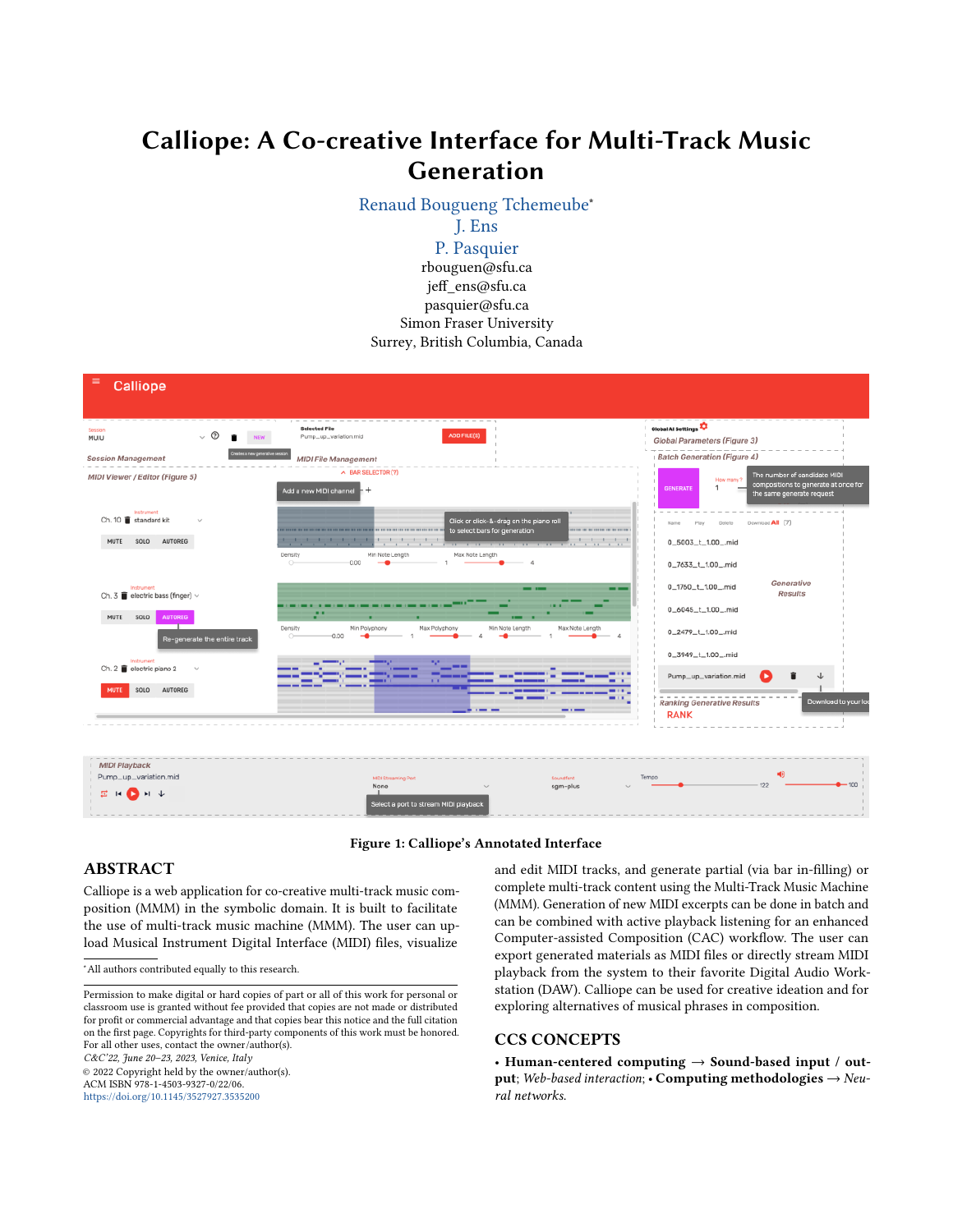#### KEYWORDS

Computer-Assisted Composition, Generative Systems, Co-Creativity, Human-Computer Interaction, Deep Learning, Music Computing

#### ACM Reference Format:

Renaud Bougueng Tchemeube, J. Ens, and P. Pasquier. 2022. Calliope: A Co-creative Interface for Multi-Track Music Generation. In Venice '22: The 14th ACM conference on Creativity & Cognition, 20-23, June 2022, Venice, Italy. ACM, New York, NY, USA, [4](#page-3-0) pages. <https://doi.org/10.1145/3527927.3535200>

#### 1 INTRODUCTION

Musical Metacreation (MuMe) [\[14\]](#page-3-1) is a field of research which addresses the partial or complete automation of creative musical tasks including composition, interpretation, improvisation, accompaniment or mixing. It investigates purely generative systems for music as well as interactive ones. Computer-assisted Composition (CAC) is a subfield that focuses on developing systems for automating music composition processes. Some of the composition tasks include: multi-instrument pattern generation, multi-instrument complete generation, rhythm generation, harmonization, chord progression generation or melody generation. Many machine learning-based (ML) systems have been developed for CAC: OpenMusic [\[5\]](#page-3-2), Style Machine [\[4\]](#page-3-3), Magenta Studio [\[15\]](#page-3-4), Manuscore [\[12\]](#page-3-5), Morpheus [\[9\]](#page-3-6); demo systems such as Sornting [\[17\]](#page-3-7), DrumVAE [\[17\]](#page-3-7), DeepDrum [\[11\]](#page-3-8) and commercial systems such as FlowMachines [\[13\]](#page-3-9), AIVA [\[1\]](#page-3-10), Spliqs [\[3\]](#page-3-11), and Melody Sauce [\[2\]](#page-3-12). Typically, the user interacts with these systems by acting on a limited number of accessible parameters, making generative requests and listening to results before repeating the process. This provides less fine-grained user control, less overall possibilities for creative music composition in the concrete musical practice, and adversely impact user's sense of authorship, trust, or self-efficacy. Ryan et al. [8] shows that "AI can overwhelm users with the amount of musical content it generates, and frustrate them with its non-deterministic output". Calliope differs by interfacing a unique style-agnostic generative model (MMM) and offering an interactive composition workflow that is built to integrate with the user's musical practice. It takes an iterative, steering approach with bar infilling, similar to the Cococo system [9], on both track and bar levels, but offers richer attribute-controls such as instrument selection, note duration range and still handles single- and multi-track partial or complete generation. Its contributions are an accessible web interface for effectively controlling the MMM model, performing scalable batch generation and ranking, manipulating full MIDI pieces interoperably with the user's native environment (e.g., DAW) in the context of generative composition. Calliope is built for any user, novices and professionals alike. The project is accessible at [https://metacreation.net/calliope.](https://metacreation.net/calliope)

# 2 SYSTEM DESCRIPTION

Inspired from the work on Apollo [\[16\]](#page-3-13), an interactive web environment that makes corpus-based music algorithms available for training and generation via a convenient graphical interface, Calliope focuses on advanced MIDI manipulation in the browser and generative controllability of the Multi-Track Music Machine (MMM) [\[7\]](#page-3-14). A Transformer-based music model, for batch generation and ranking of partial or complete multi-track compositions. It is interoperable with the MMM pre-trained model via the Python runtime. The aim is to enable the ability for users to effectively co-create with a generative system. Calliope is built in Node.js, the Web stack (HTML, CSS, Javascript) and MongoDB.

#### 2.1 User Workflow

<span id="page-1-0"></span>

Figure [2](#page-1-0) depicts the user workflow enabled by Calliope. The user creates a new user session and uploads a MIDI file to start with. The user can select and visualize the MIDI content of the file using the MIDI Viewer. They can also edit the tracks they are working with or add new empty MIDI track to the file. Then, for each MIDI track, the user can select a partial or complete set of bar sections they wish to generate content for. They adjust track-level controls for each MIDI track as well as MMM's global-level controls. They set the batch size n for generation and click on the "Generate" button. Calliope runs the request and returns a set of n newly generated MIDI files. The user selects each MIDI file and uses the MIDI player to audit the output. They skip through the content until they identify a file whose content they would like to further generate from. The process repeats from there.

# 2.2 MIDI File Management and Playback

The user can upload collection of MIDI files on the server (Figure [1\)](#page-0-0). Data uploaded is stored into the user account set by the user prior to use. The user can use sessions to represent a conceptual space for exploring generation for a particular set of music files. The user can playback a selected MIDI file with features including adjusting tempo, soundfont, volume, and repeat. The user can also move to the previous or next file in the collection. Playback is an important step in the auditing of generated outputs which influences the user's next steps in the generative process. The user can also playback music while generating new sequences.

#### 2.3 MIDI Viewer and Editor

MIDI notes from any uploaded MIDI file can be visualized in a piano roll format (Figure [5\)](#page-2-0). Metadata info such as the MIDI channel number and assigned MIDI instrument can also be viewed and edited. It is also possible to delete or add MIDI tracks to an existing MIDI file. The MIDI player supports the General MIDI (GM) standard for MIDI playback and the capacity to select from a list of soundfonts.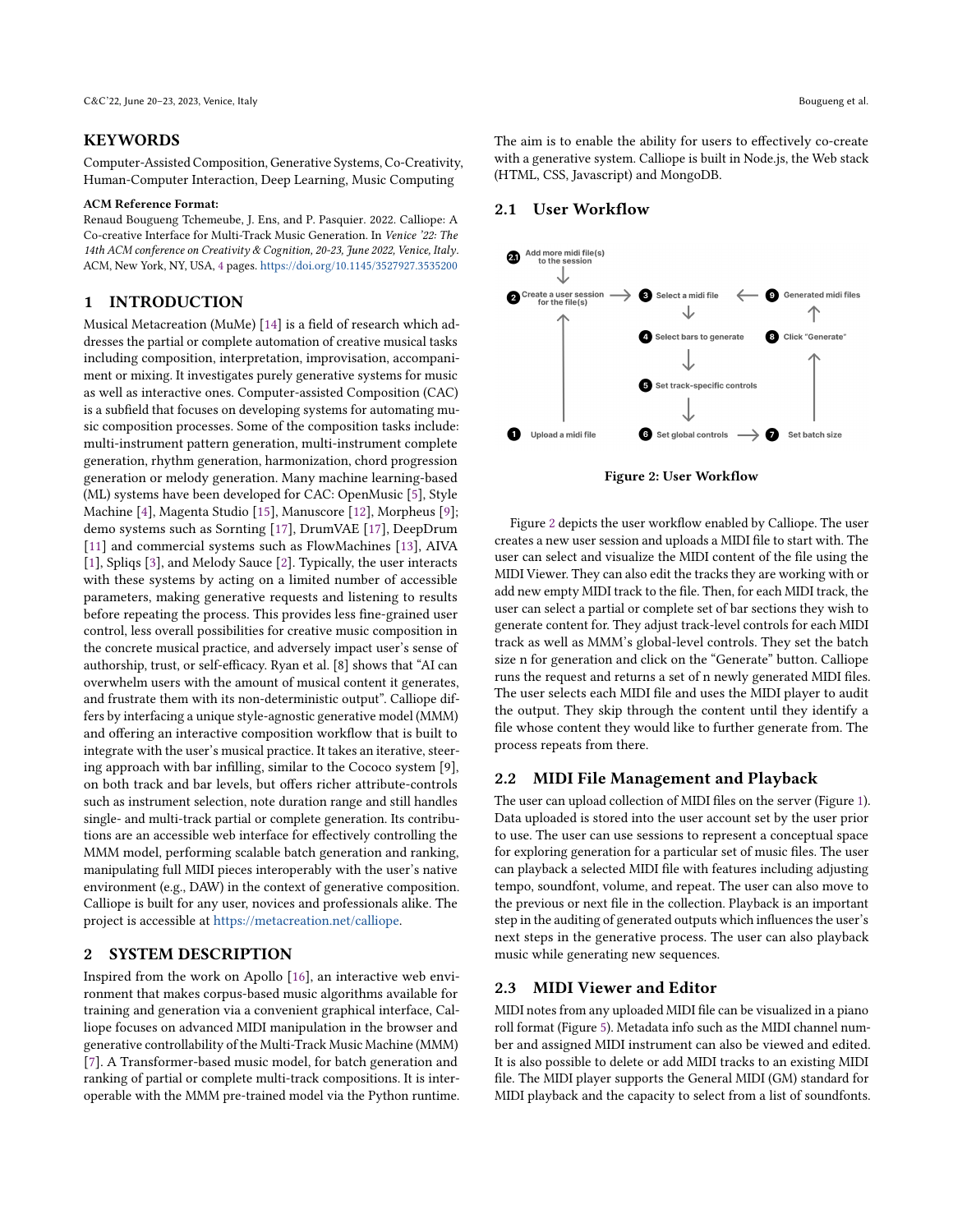Calliope: A Co-creative Interface for Multi-Track Music Generation C&C'22, June 20-23, 2023, Venice, Italy

# <span id="page-2-1"></span>2.4 MMM's Generative Request



#### Figure 3: Global Parameters



### Figure 4: Batch Generation

MMM is trained on the MetaMIDI Dataset (MMD) [\[8\]](#page-3-15), a half a million MIDI dataset containing various musical styles (pop, folk, electronic, classical, rock, hip-hop, etc) and instrumentation. Its power comes from [\[7\]](#page-3-14) 1) its data representation which creates a time-ordered sequence of musical events for each track in the MIDI file instead of a single interleaved time-order sequence for all events, and 2) its integration of four different modes of generative usage: unconditioned, continuation, in-painting, and attribute-control. It thus combines a novel music representation approach and the attentionbased capability of Transformer models to capture long-term dependency in the musical data. MMM offers both global-level deep learning parameters: temperature, model dimensions, polyphony hard limit, percentage, tracks per step, bar per step, max steps, tempo (Figure [3\)](#page-2-1); and track-level music-based controls: instrument

selection, note density, polyphony range, note duration range (Figure [5\)](#page-2-0). Bar selection is used to refine the request for generation to a subset of bars (Figure [5\)](#page-2-0). Generation for a subset of bars of a given track is constrained on musical information that precedes those bars and on musical information found in neighbouring tracks.

# 2.5 Batch Generation of Music Outputs

Batch generation of musical outputs can be done by setting a batch size value (Figure [4\)](#page-2-1) and is implemented via the MMM's Python interface which offers batch computation natively. The ability to batch-generate means that the user can quickly explore alternatives, including generating from a previously generated output, for a given set of control parameters. Batch generation is a key feature for enabling rapid computer-assisted exploration of compositional alternatives. We have tested generations of 5, 10, 100, 500, 1000 music samples at a time. These generations can be done within 3 seconds to 10 minutes on an average computer depending on the total number of bars and note density of the music input. This process drives the interactive loop of music generation and playback listening for the user.

<span id="page-2-0"></span>

Figure 5: Bar selection for in-filling, Track-level parameters and a Newly created empty track (Ch. 9)

# 2.6 Ranking of Music Outputs

It is possible to rank a collection of generated MIDI files against a selected target file given their similarity. We employ a ranking algorithm which statistically quantifies the similarity of a generated output MIDI file against other MIDI files [\[6\]](#page-3-16). From an interaction point-of-view, it helps the composer explore the variability in similarity among MIDI files and effectively apply filter operations on the set of files. This is especially useful in the context of a large set of generated files (e.g., 50 files and up).

# 2.7 DAW Integration and MIDI Streaming

Calliope allows for two ways to integrate its workflow with a Digital Audio Workstation (DAW). The first option is to livestream MIDI playback to an input MIDI port on your DAW (e.g., Ableton) or any MIDI-enabled device. This provides a new workflow for the user to interface their native environment with a generative system. It can be achieved by selecting an available port on the "MIDI Streaming Port" option in Calliope's MIDI Player. This offers the ability to audit musical phrases generated by the model given the user's preferred instrumentation (e.g., proprietary virtual instruments or hardware synthesizers). The second option is to download the generated MIDI file and upload it into the DAW. This is for the user to continue the